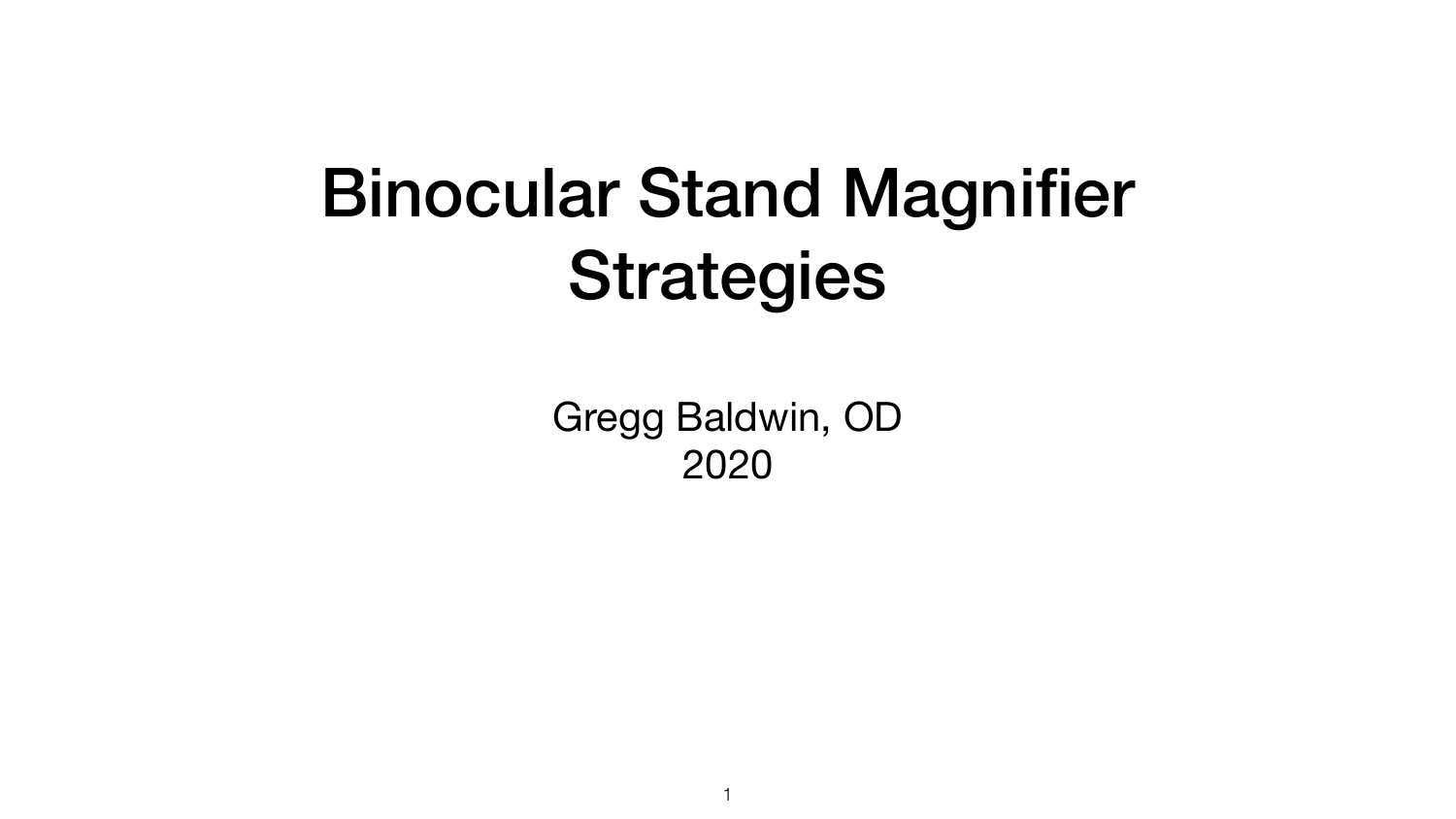Internal magnifier lighting increases contrast and decreases the effects of glare from external lighting sources. This is normally important for those patients who are not abnormally sensitive to glare from direct light sources. However, there are patients for whom this is not necessary, and who would benefit from maintaining binocular vision while using a stand magnifier.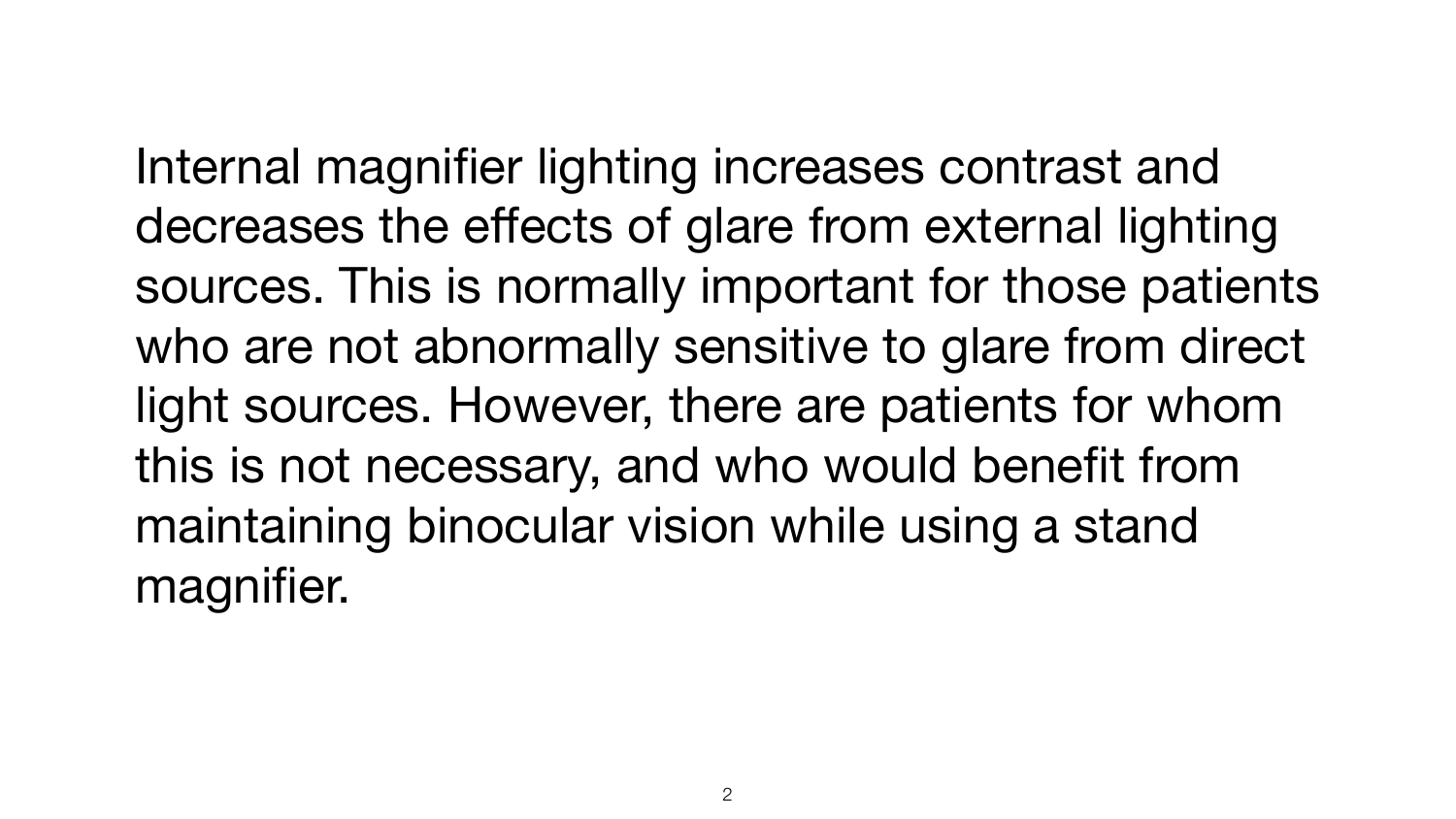This is especially true for those with non-congruent central field loss, but it is also true simply due to the added familiarity and comfort binocular vision can provide for those accustomed to it. For these patients, standard prism-compensated readers with paperweight magnifiers can provide a binocular option.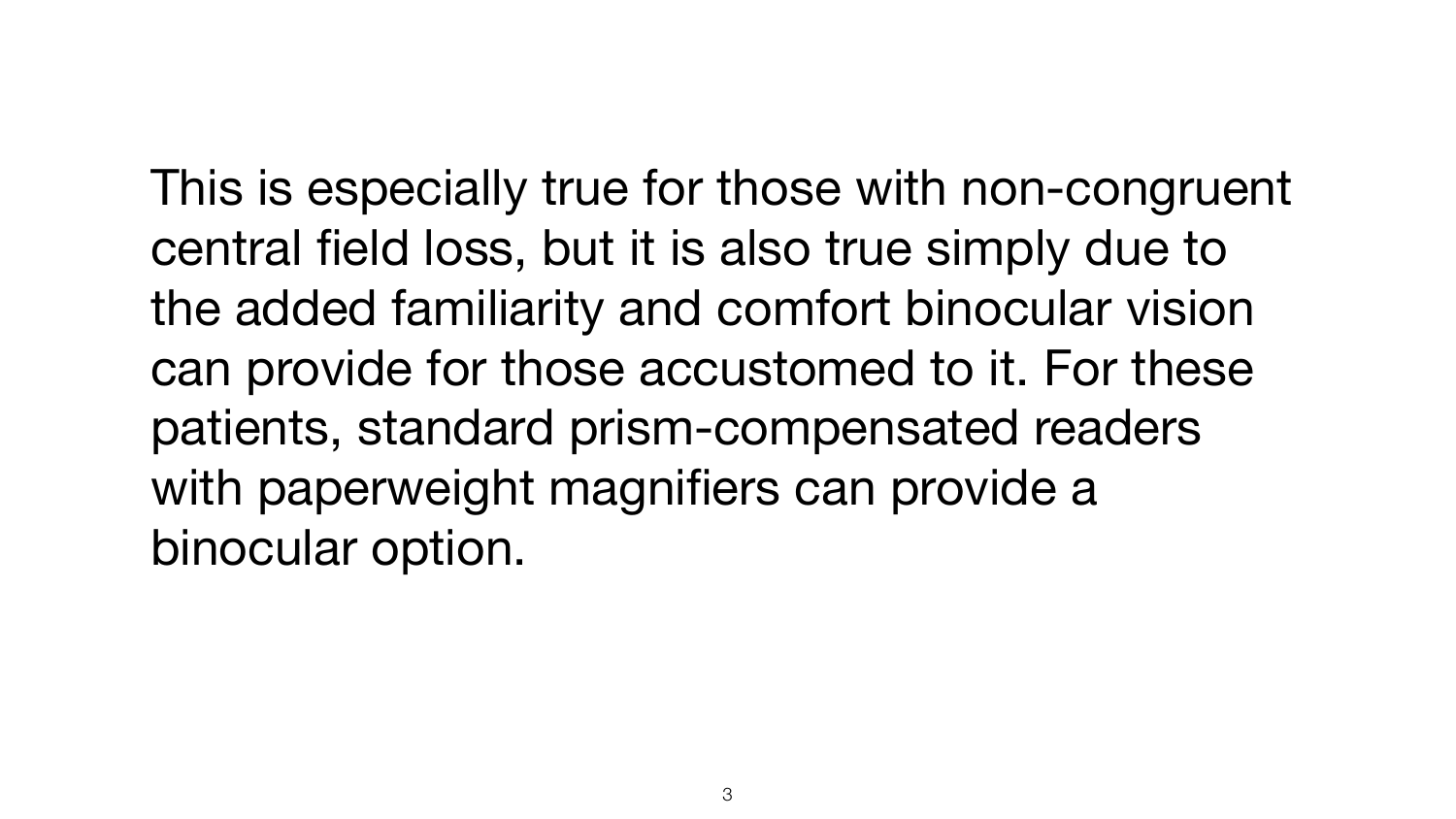Paperweight magnifiers have other unique benefits. In Dr. Lewis Reich's 1991 article on compound magnifiers, he referenced Coburn "Visolette" paperweight magnifiers, stating, "Although the transverse magnification [enlargement] produced by these devices is limited, their proximal image positions permit the use of powerful reading additions or substantial accommodation. Therefore, the maximum equivalent power can be quite significant."\*

\*The Journal of Vision Rehabilitation; Vol. 5, #2, Spring, 1991; Compound Magnifiers, Lewis N. Reich, OD, MS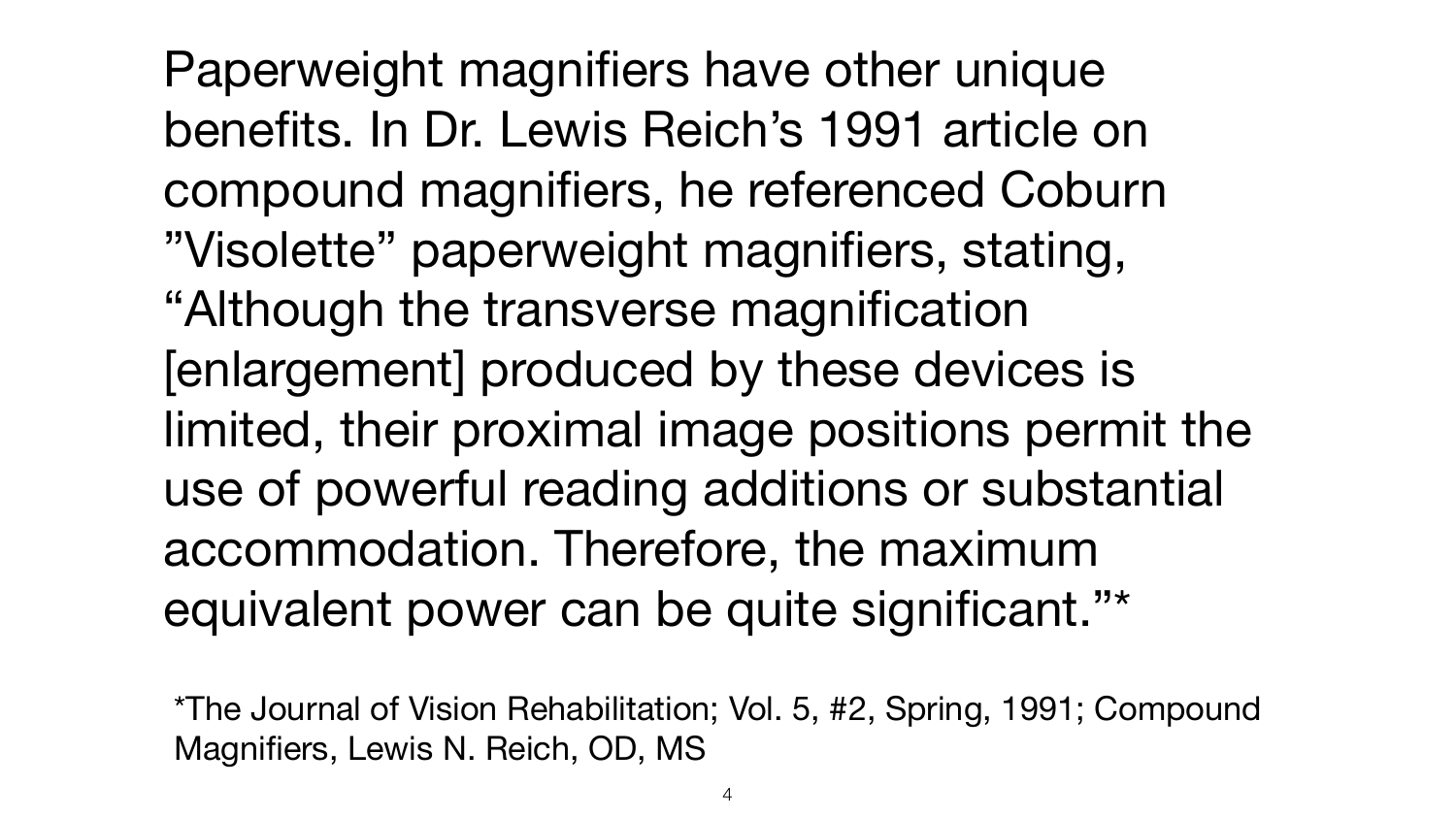\*The Journal of Vision Rehabilitation; Vol. 5, #2, Spring, 1991; Compound Magnifiers, Lewis N. Reich, OD, MS

and, "The Visolette represents the original ergonomic stand magnifier [because] viewing angles of greater than 20° can be obtained. In addition, the Visolette can actually intensify illumination of the reading material."\* Their large viewing angles make paperweight magnifiers particularly suitable for binocular viewing, as they must be placed between the eyes relatively close to the spectacle plane.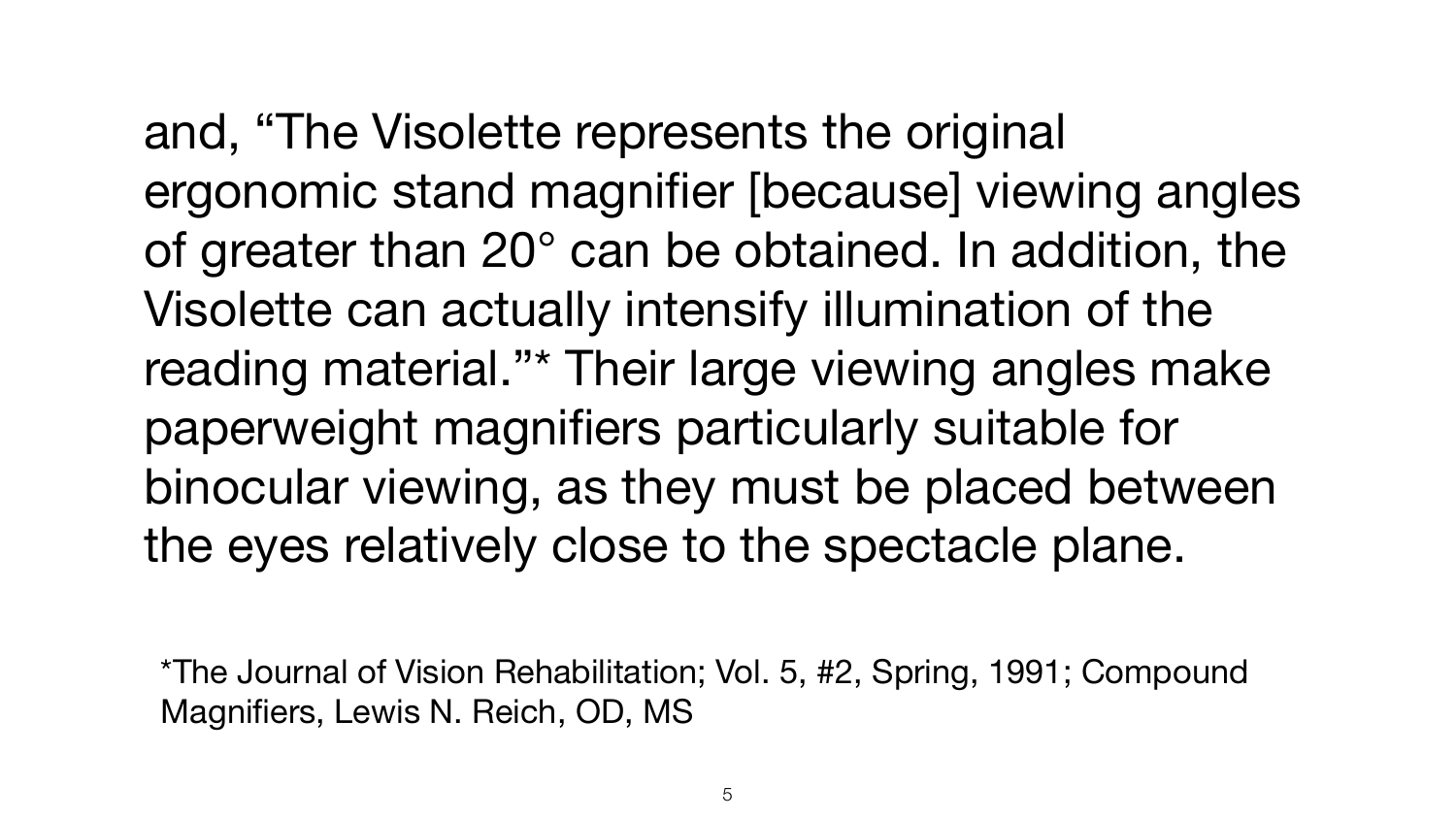A paperweight magnifier's enlargement factor, E, equals the magnification produced by a spectacle add with the paperweight magnifier, divided by that produced by the spectacle add alone. This enlargement factor can then be used to predict the magnifier's result with other spectacle adds, since it is a constant.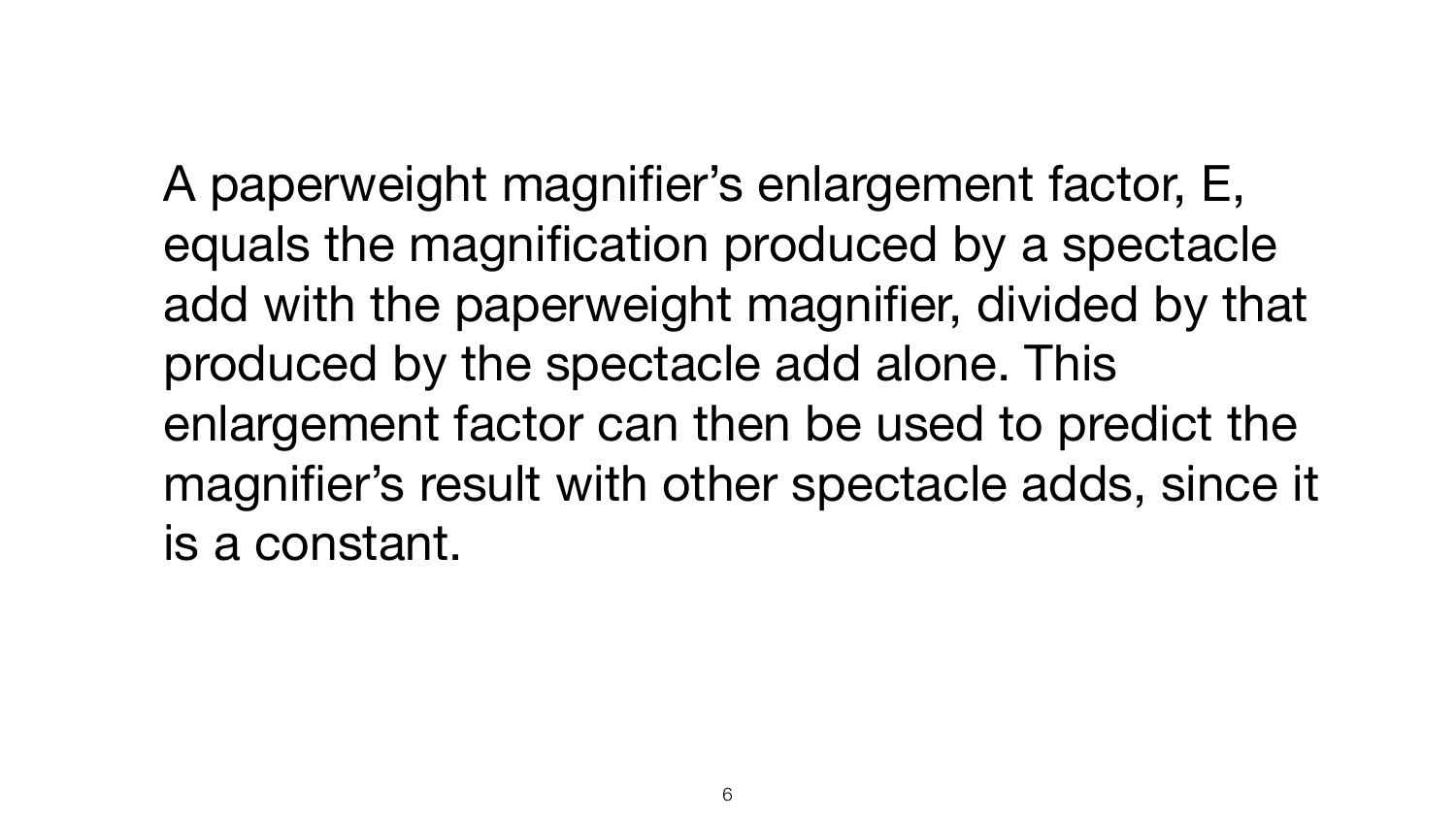The following enlargement factors are based on my own subjective magnification measurements using high plus aspheric trial lenses, and bracketing results. The binocular maximum add does not occur at the spectacle plane, as does the monocular maximum add, due to the physical positioning required by the stand magnifier for binocular use.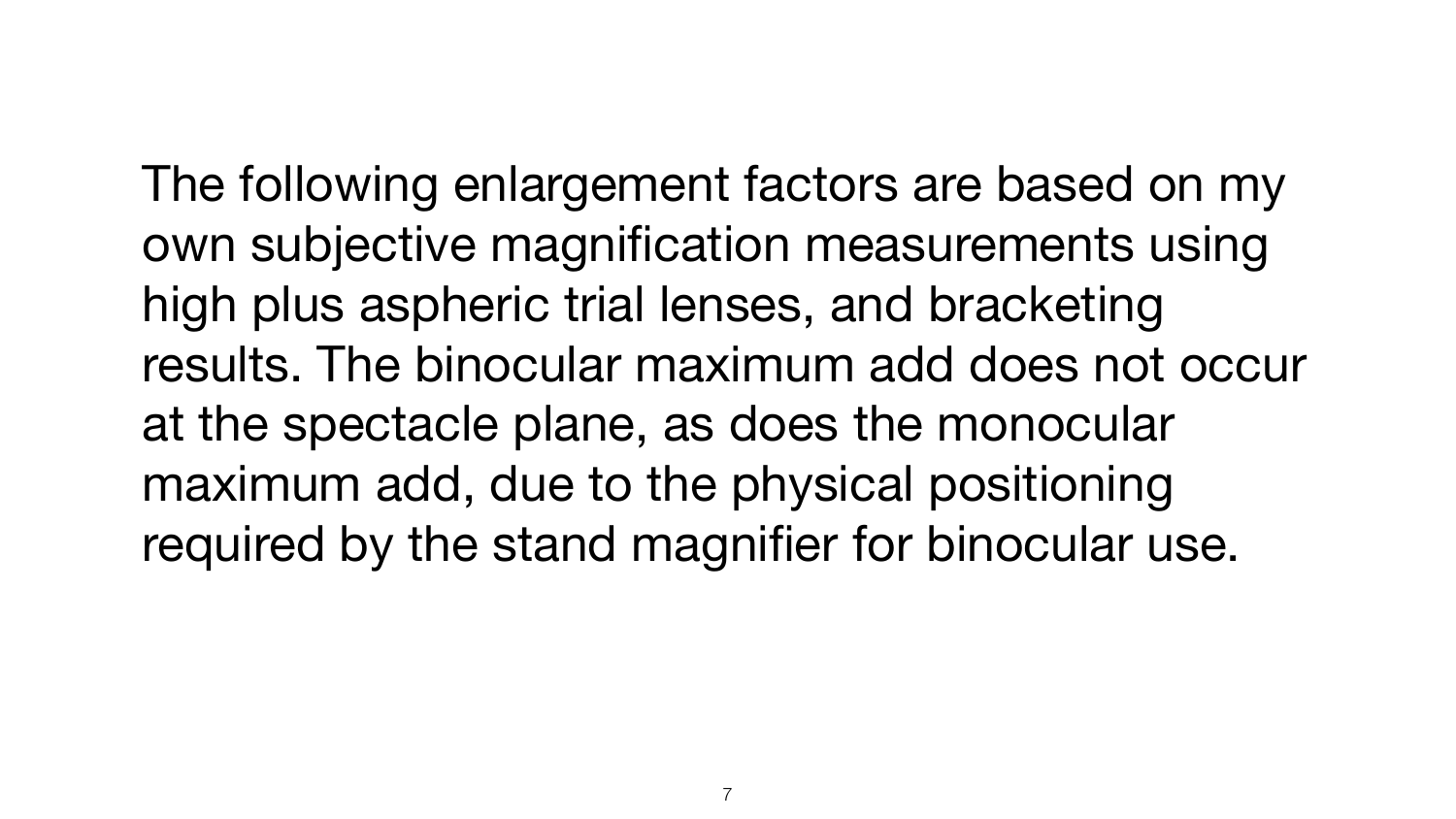| <b>Diameter</b>  | <b>Binocular</b><br><b>Max Add/ Enlargement</b> |  |
|------------------|-------------------------------------------------|--|
| 50 <sub>mm</sub> | $+14/1.5$                                       |  |
| 65 <sub>mm</sub> | $+12/1.7$                                       |  |
| 80 <sub>mm</sub> | $+10/1.6$                                       |  |
| 95 <sub>mm</sub> | $+10/1.6$                                       |  |
| 50.5mm           | $+14/1.6$                                       |  |
| 55mm             | $+14/1.6$                                       |  |
| 40 <sub>mm</sub> | $+14/1.6$                                       |  |

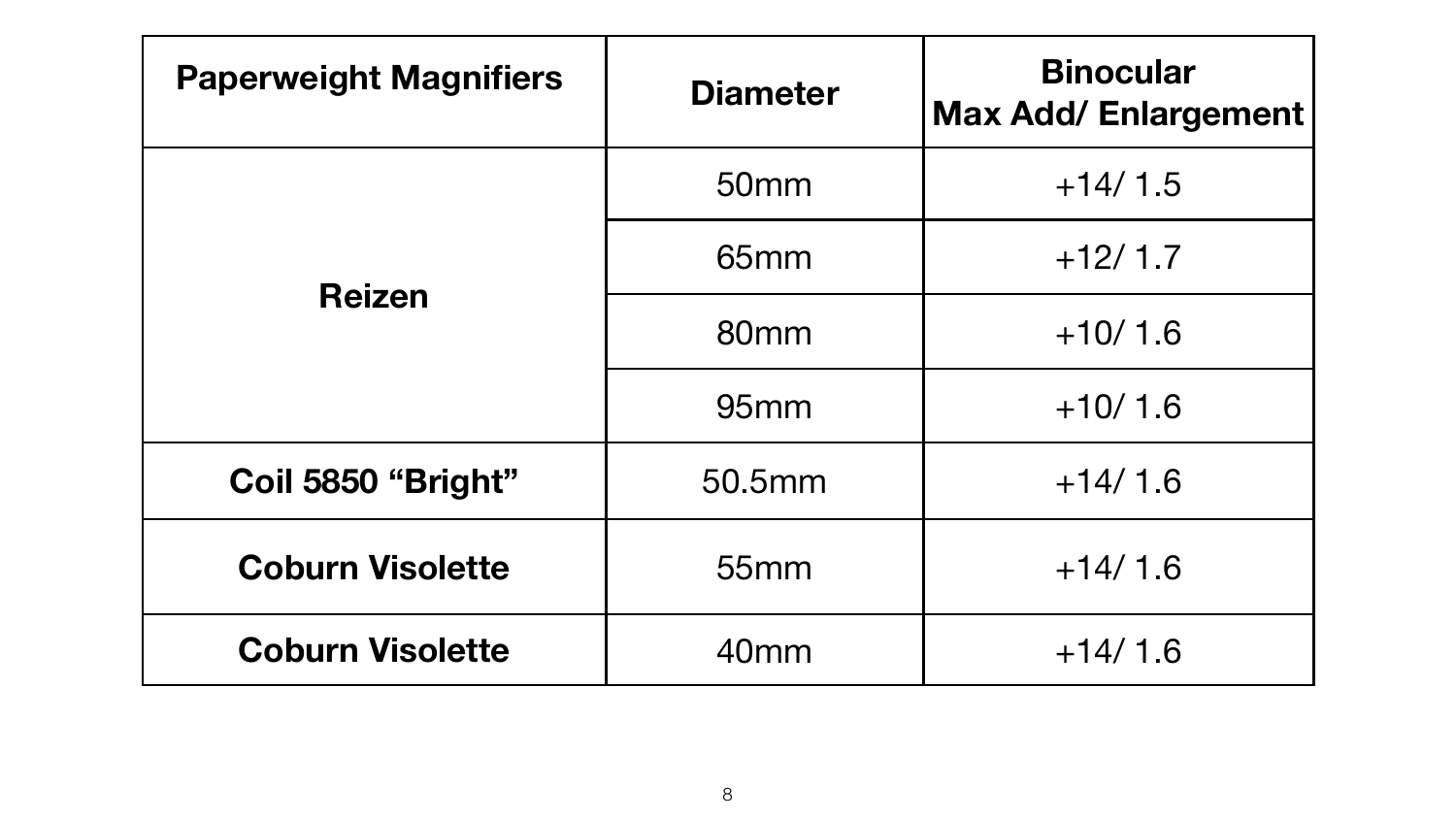Standard prism-compensated readers are shown here with their corresponding standard prism. Remember that these powers themselves do not represent the spectacle add used in enlargement calculations, since the distance refraction must first be incorporated.

+4 6^ BI OU +6 8^ BI OU +8 10^ BI OU +10 12^ BI OU +12 14^ BI OU +14 16^ BI OU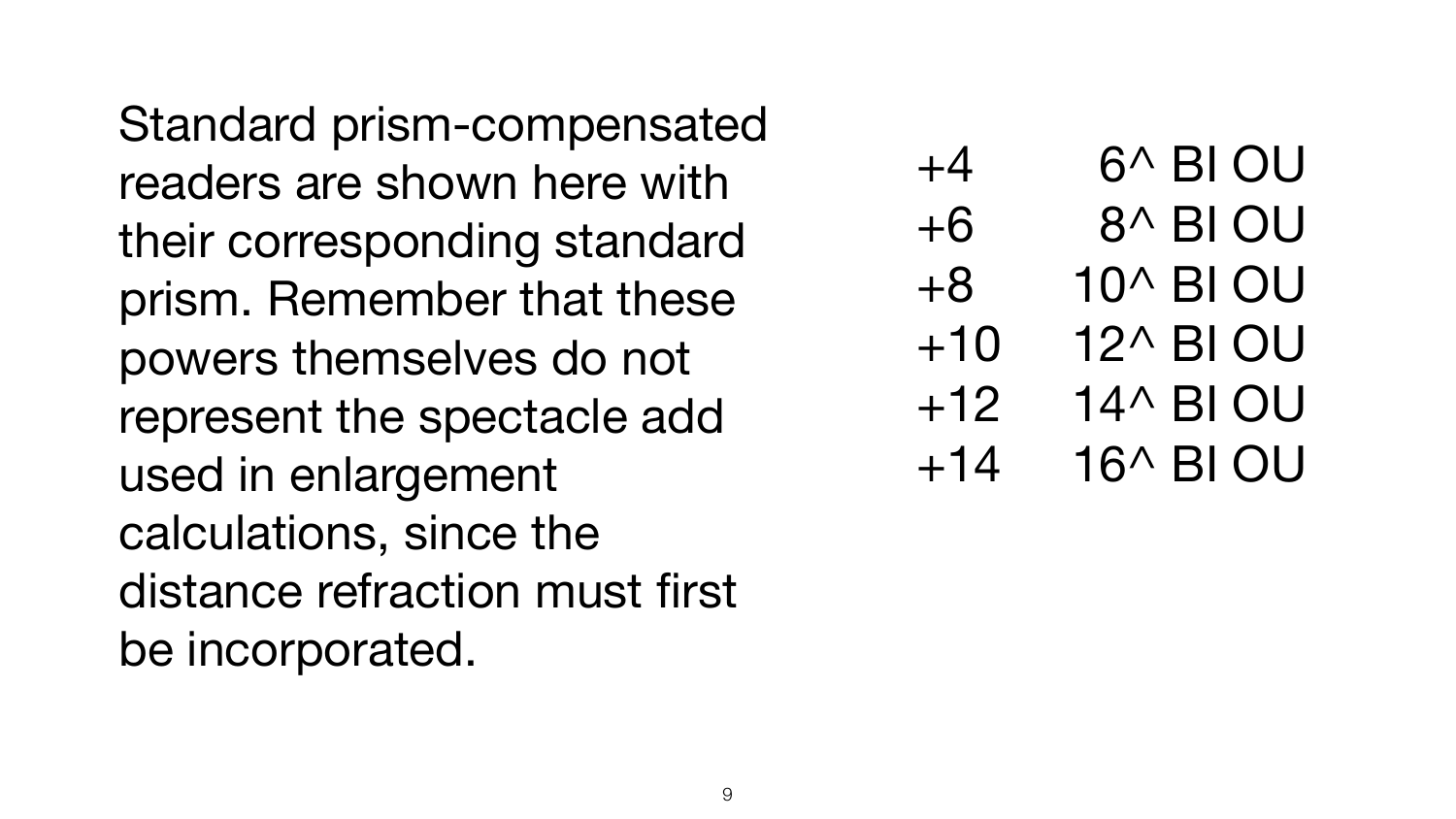The customary limits of binocular convergence limit the maximum standard prism-compensated readers to a power of +14D. As seen on slide eight, the larger Reizen paperweight magnifiers can not be used with powers quite that high, but this is due to the height of their dome lenses, not convergence requirements.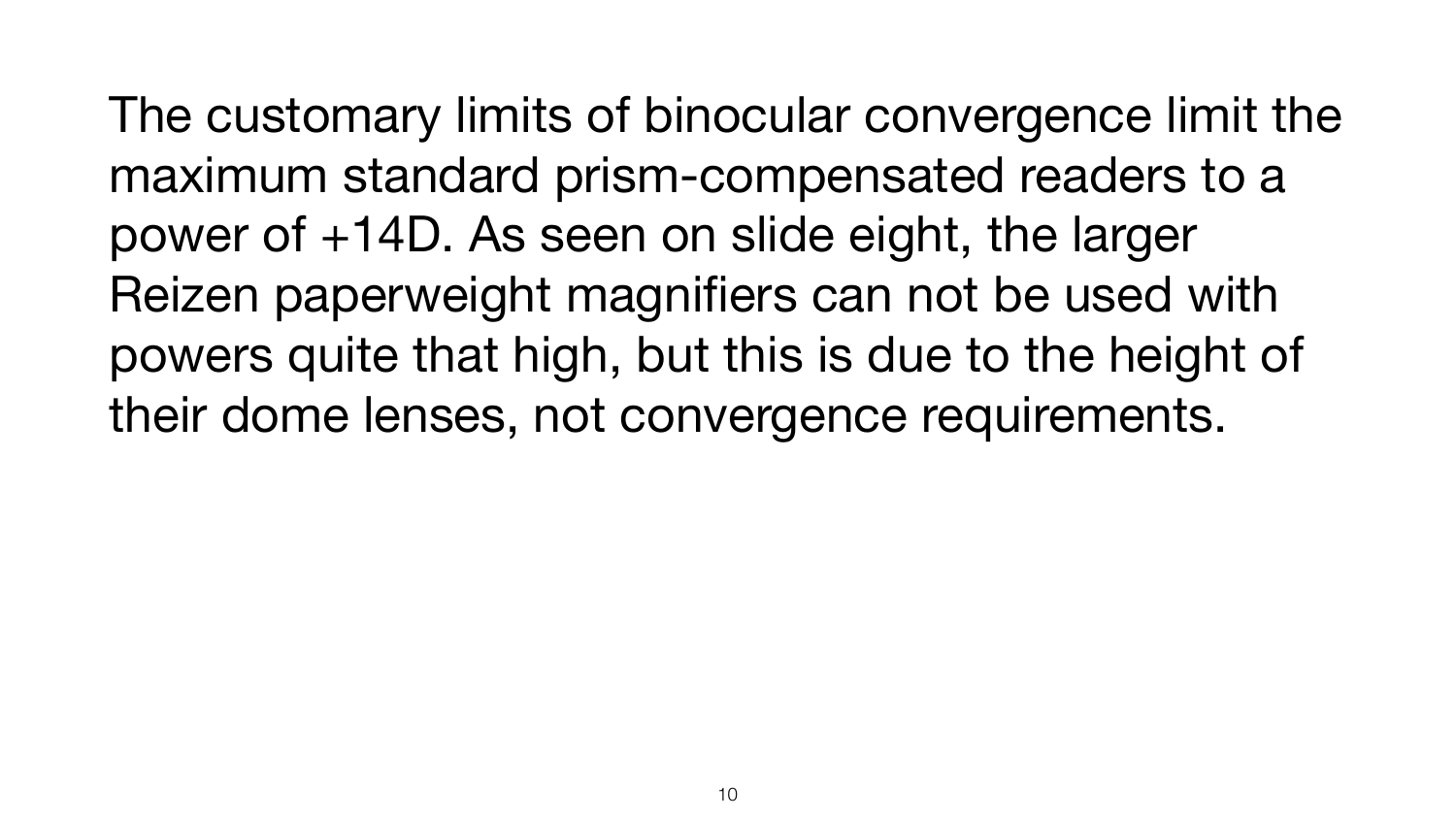Dr. Reich's article stated that the Coil 5428 stand magnifier has an enlargement factor of 3.6.\* This is close to my measurement of 3.4. Using approximations that are clinically useful, I created the following table for clinical reference.

\*The Journal of Vision Rehabilitation; Vol. 5, #2, Spring, 1991; Compound Magnifiers, Lewis N. Reich, OD, MS